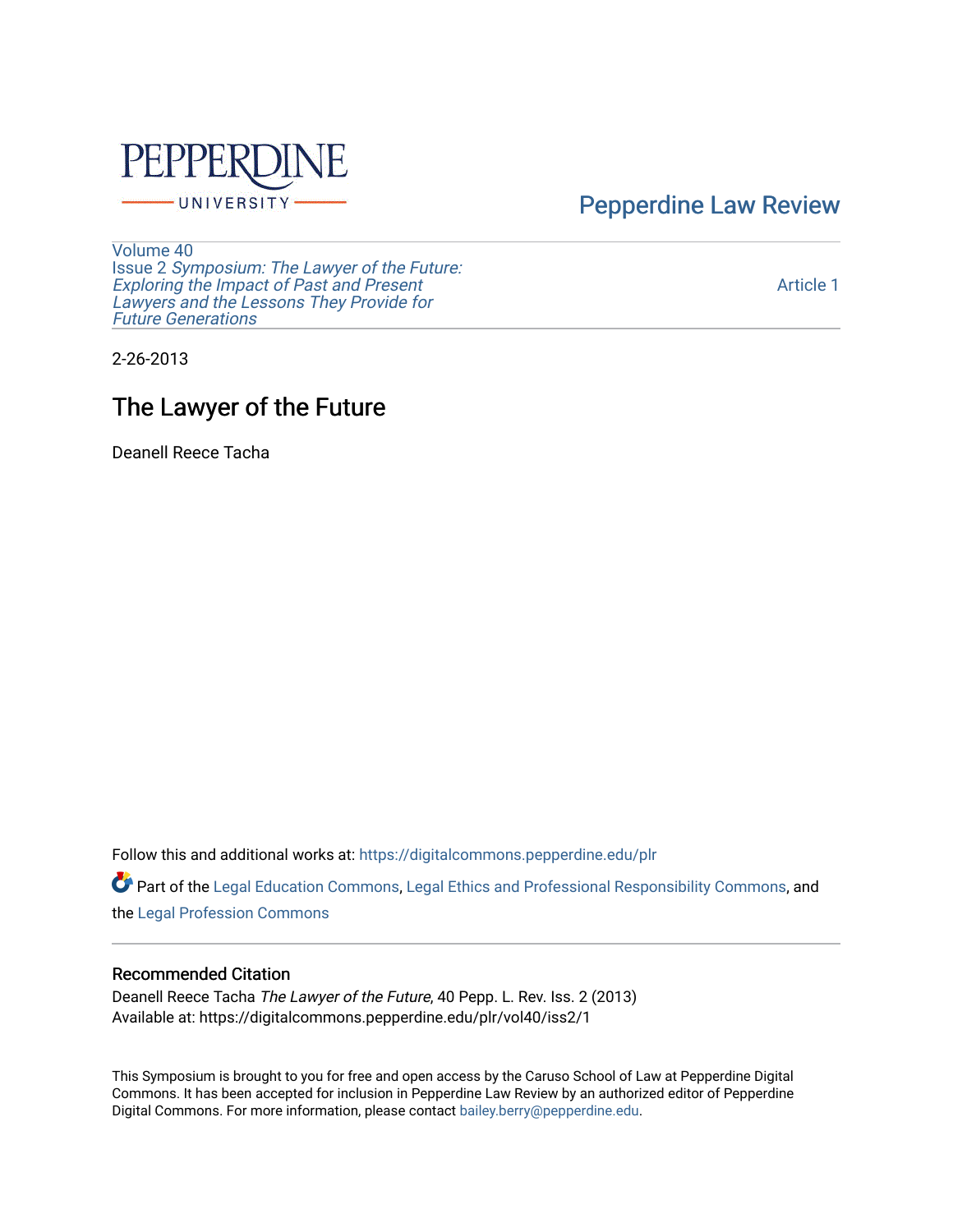## **The Lawyer of the Future**

## Deanell Reece Tacha\*

Introspection is the order of the day for legal education and the legal profession. The economic stress of the last few years tore away at many of the traditional models of law practice and caused many to question the value of a legal education. The combination of rising tuition and a challenging employment market causes very bright, aspiring lawyers and judges to question whether law is a wise professional choice for them. The history of legal education and the legal profession provides powerful positive responses to these contemporary doubters. Rigorously educated legal professionals are problem-solvers, models of civil discourse, agents of orderly social change, articulators of policy, enforcers of procedural safeguards, and guardians of sacred inalienable rights. Law-trained professionals are, in short, the face of the rule of law that is the envy of much of the world. Recognizing all the challenges of this time in history, the central value of the importance of legal education cannot be diminished.

The current debate about the value of legal education is itself an opportunity for the legal profession and legal educators to examine what we are doing with the analytical precision that we bring to cases, problems, arguments, and opinions. We must face honestly both our successes and the ways in which we may have failed to adapt to the changing needs of students, the profession, and the nation. Refreshingly, this very discussion is occurring in law schools, courts, bar associations, and throughout the legal profession. During my first year as Dean of the Pepperdine University School of Law, I spent much of my time studying the many dimensions of the questions related to the value of a legal education. Many brilliant lawyers and judges are thinking about these questions. In the spirit of being part of the national discussion, on April 20, 2012, the *Pepperdine Law Review* and I convened a group of these distinguished commentators on legal education to discuss some of the most challenging issues confronted by legal education as it seeks to reinvent itself for a new century. The articles

 <sup>\*</sup> Duane and Kelly Roberts Dean of the School of Law and Professor of Law, Pepperdine University School of Law; J.D., University of Michigan School of Law, 1971; B.A., University of Kansas, 1968.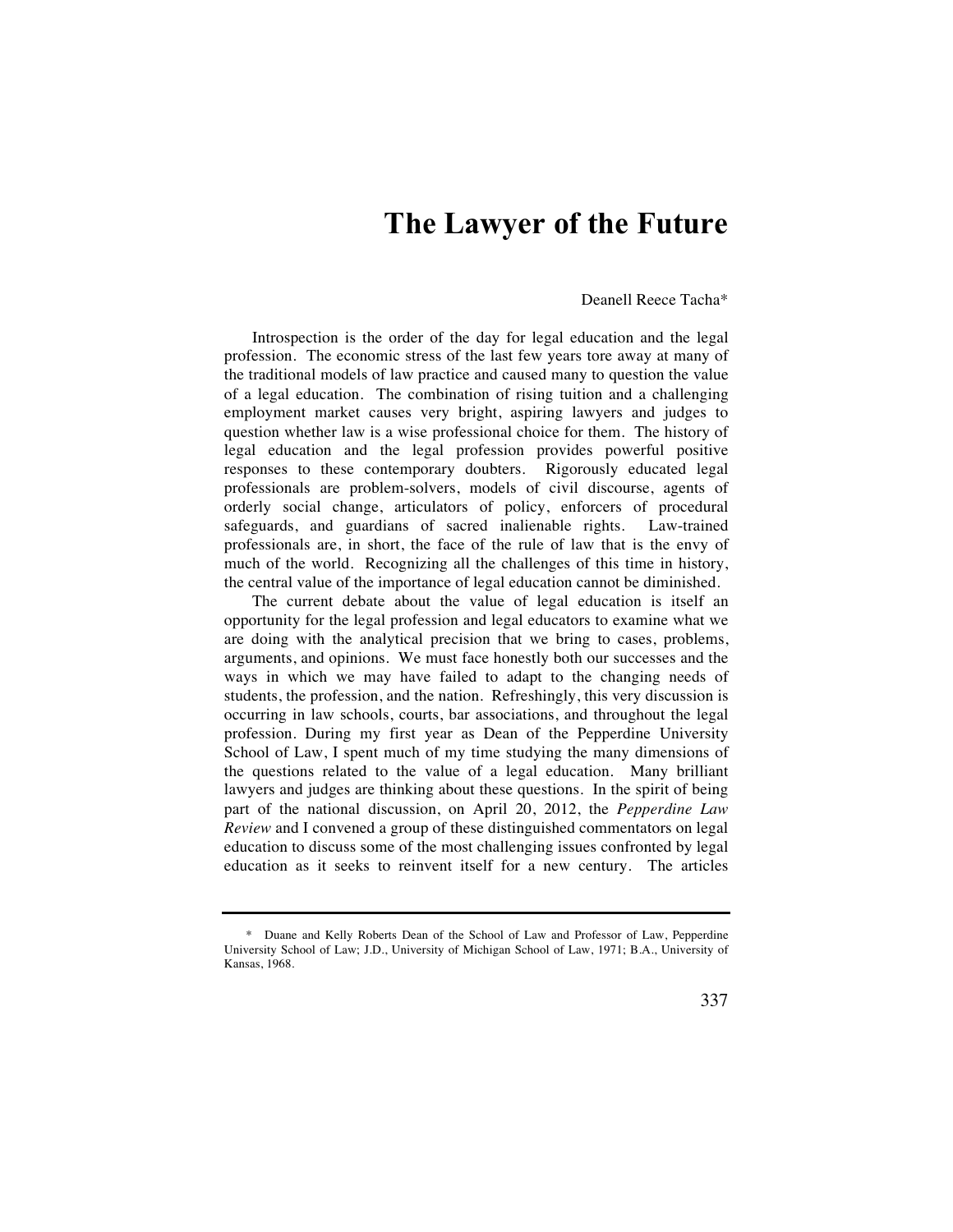contained in this issue cannot capture sufficiently the dynamism and flourishing debate that these participants provided for the Pepperdine faculty, students, and alumni at the *Lawyer of the Future: Exploring the Impact of Past and Present Lawyers and the Lessons They Provide for*  Future Generations symposium last spring.<sup>1</sup> The interchange among these legal scholars inspired, challenged, and encouraged all who had the privilege of being part of that important conversation. We are so privileged to present their insightful articles and are confident that they will make valuable contributions to the national dialogue.

Professor Paul Carrington of Duke University reminds us powerfully of the central role that lawyers played in the founding days of this nation and the expectations of those lawyers.<sup>2</sup> The dedication of so many of those early lawyers to steering the course of the republic was a critical factor in the success of the new nation. Indeed, legal education in its several forms at the time was largely directed at preparing lawyers for service to the country.<sup>3</sup> Thus, Chief Justice George Robertson's rallying cry at the Transylvania Law School to "go forth and save the Union ...."<sup>4</sup> This article challenges today's legal educators to consider whether we have perpetuated in modern law schools that essential role of training for public and government service.<sup>5</sup> He observes that economic reward and social status may have trumped national service as a goal of legal education.<sup>6</sup> If that is so, what an indictment! The means of recalibrating successfully is a challenge of its own, but Professor Carrington calls us to consider it.

Professor Robert Cochran of the Pepperdine University School of Law examines the life of Justice Louis Brandeis as a model of the lawyer as public servant.7 Brandeis was instrumental in bringing to the legal profession of his time the values of the lawyer as advocate and embracing the modern understanding of the advocate's key role in the ethical, adversarial legal system.<sup>8</sup> Justice Brandeis in his lectures and through his

- 4. *Id.* at 347 (quoting George Robertson).
- 5. *Id.* at 348–49.
- 6. *Id.* at 349.
- 7. Cochran, *supra* note 1.
- 8. *Id.* at 351–56.



 <sup>1.</sup> *See* Paul D. Carrington, *Founding Legal Education in America*, 40 PEPP. L. REV. 343 (2013); Robert F. Cochran, Jr., *Louis D. Brandeis and the Lawyer Advocacy System*, 40 PEPP. L. REV. 351 (2013); Stephen Gillers, *How to Make Rules for Lawyers: The Professional Responsibility of the Legal Profession*, 40 PEPP. L. REV. 365 (2013); James E. Moliterno, *The Future of Legal Education Reform*, 40 PEPP. L. REV. 423 (2013); Deborah L. Rhode, *Legal Education: Rethinking the Problem, Reimagining the Reforms*, 40 PEPP. L. REV. 437 (2013); William D. Henderson, *A Blueprint for Change*, 40 Pepp. L. Rev. 461 (2013); Patricia Kay Oliver, *Justice For All*, 40 Pepp. L. Rev. 509 (2013).

 <sup>2.</sup> Carrington, *supra* note 1.

 <sup>3.</sup> *Id.* at 343–44.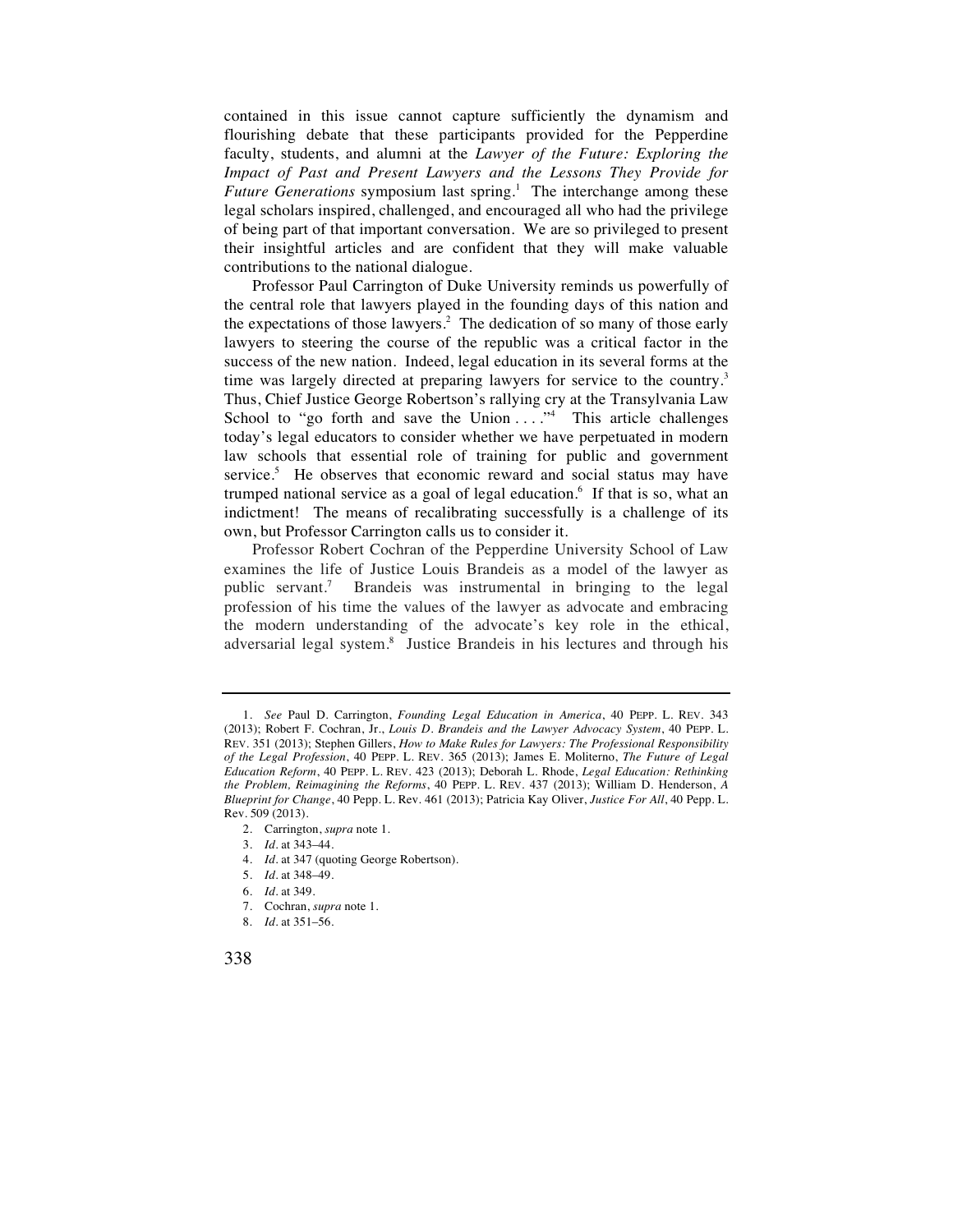work laid out three qualifications for an effective advocacy system: all sides must be ably represented, clients must be counseled to act justly, and lawyers must seek a fair solution.<sup>9</sup> Those three qualifications and Brandeis's life stand as guideposts as legal education takes this introspective look at itself.

Professor Stephen Gillers of the New York University School of Law offers a sobering look at whether the professional responsibility rules that lawyers and bar associations draft for themselves are governed by a higher set of rules that reflect their grounding in the rule of law.<sup>10</sup> He points out that there are many interests at work in the rule-drafting process and in the application of rules to particular circumstances.<sup>11</sup> The results, he posits, may not always serve the ends of justice or undergird the rule of law.12 As the legal profession addresses very new models for "practicing law" or delivering legal services, the rule drafters need to take steps to bring intellectual rigor, more predictive analysis, diverse views, transparency, and leadership to these all important responsibilities.<sup>13</sup> Inherent in Professor Gillers's presentation is the role that law schools must play in teaching ethical behavior not only from the rules, but also in the context of the larger values at play in a particular situation.

Building on the themes that Professor Gillers raises, the distinguished lawyer James E. Moliterno focuses his article on the direct criticisms being leveled at legal education—high cost, rising debt load, a disconnect between law schools and the profession, and a lack of employment opportunities.<sup>14</sup> He argues that the modern law school, in addition to teaching legal analysis and skills like interviewing, negotiation, writing, and advocacy, must teach students to work together in teams to solve problems and to understand the business aspects of law practice like project management, the needs of clients, and creative resolution of controversies.<sup>15</sup> In addition to legal education, Mr. Moliterno analyzes the role of the bar examinations and describes the current model as "dysfunctional."<sup>16</sup> He challenges bar examiners and courts to abandon the course-specific model that impedes law

 <sup>9.</sup> *Id.* at 357–64.

 <sup>10.</sup> Gillers, *supra* note 1.

 <sup>11.</sup> *Id.* at 366–71.

 <sup>12.</sup> *Id.* at 377–405.

 <sup>13.</sup> *Id.* at 405–21.

 <sup>14.</sup> Moliterno, *supra* note 1.

 <sup>15.</sup> *Id.* at 434–36.

 <sup>16.</sup> *Id.* at 436.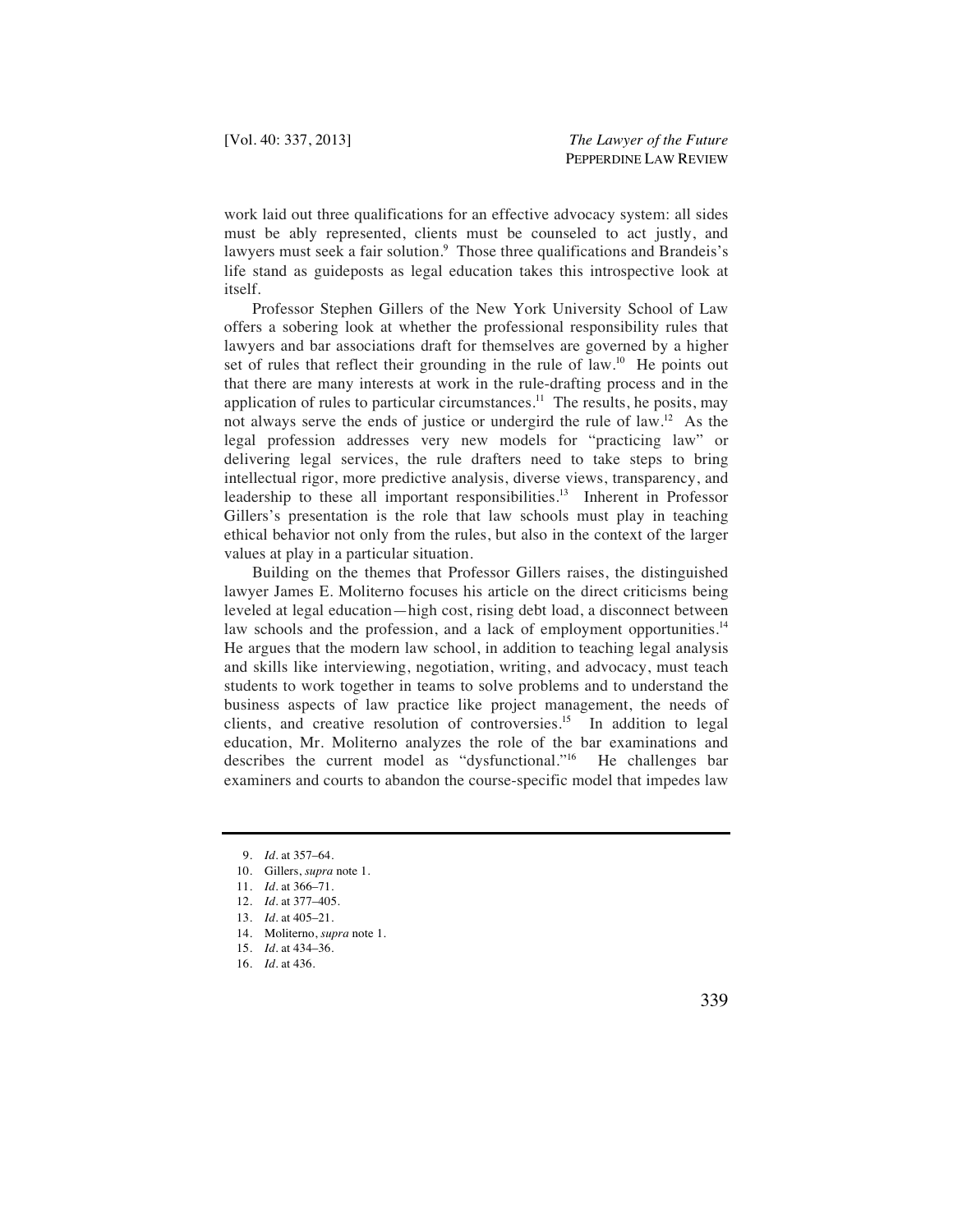school reforms and try to devise examinations that test the competencies which make a good lawyer.<sup>17</sup>

Professor Deborah Rhode brings laser-like focus to the challenges that legal education faces and suggests possibilities for reform.18 She points to the role that accreditation and rankings have played in escalating the cost of legal education.19 She describes powerfully the personal and institutional impact of the staggering increases in student debt.<sup>20</sup> Professor Rhode directly challenges the traditional law school curriculum and argues that law schools should require practical skills courses that include problem-solving, marketing, project management, leadership, and other practice-oriented topics that better prepare students for working in a client-centered modern legal environment.<sup>21</sup> Of utmost importance, Professor Rhode laments that legal education fails to foster professional responsibility and professional identity.22 She concludes that, in addition to the various curricular changes, law schools cannot cut costs significantly without challenging both accreditation and rankings imperatives.<sup>23</sup> She urges innovative new models like earlier enrollment, degree options, varying specialties, and more student choices.24 She emphasizes the importance of designing experiential teaching opportunities that incorporate ethical analysis and pro bono service.25 The template Professor Rhode sets before us is both ambitious and exciting. Legal education would do well not to ignore it.

Professor William Henderson of the Indiana University Law School has emerged as one of the leaders in quantitative analysis of the profound changes occurring in the legal profession.<sup>26</sup> In his symposium presentation, he used his extensive research to lay out a strategy for responding to a problem that he describes as "a profoundly serious business problem."27 In

 <sup>27.</sup> Henderson, *supra* note 1.



 <sup>17.</sup> *Id.* at 430–34.

 <sup>18.</sup> Rhode, *supra* note 1.

 <sup>19.</sup> *Id.* at 438–46.

 <sup>20.</sup> *Id.* at 441–42.

 <sup>21.</sup> *Id.* at 448–49.

 <sup>22.</sup> *Id.* at 451–54. 23. *Id.* at 455.

 <sup>24.</sup> *Id.* at 456–59.

 <sup>25.</sup> *Id.* at 457–59.

 <sup>26.</sup> *See, e.g.*, *Outcome Assessment Project, Research Team*, NORTHEASTERN UNIV. SCH. L., http://www.northeastern.edu/law/about/oap/research%20team.html (last visited Nov. 20, 2012) ("Professor Henderson has spent his career analyzing the business side of the legal profession and legal education, which has earned him a reputation as a legal innovator. He is recognized as one of the foremost experts on legal labor markets and the empirical analysis of the law firms and legal education."); Lincoln Caplan, *An Existential Crisis for Law Schools*, N.Y. TIMES, Jul. 15, 2012, at SR10, *available at* http://www.nytimes.com/2012/07/15/opinion/sunday/an-existential-crisis-forlaw-schools.html (discussing Professor Henderson's quantitative analysis of recent employment data from the American Bar Association).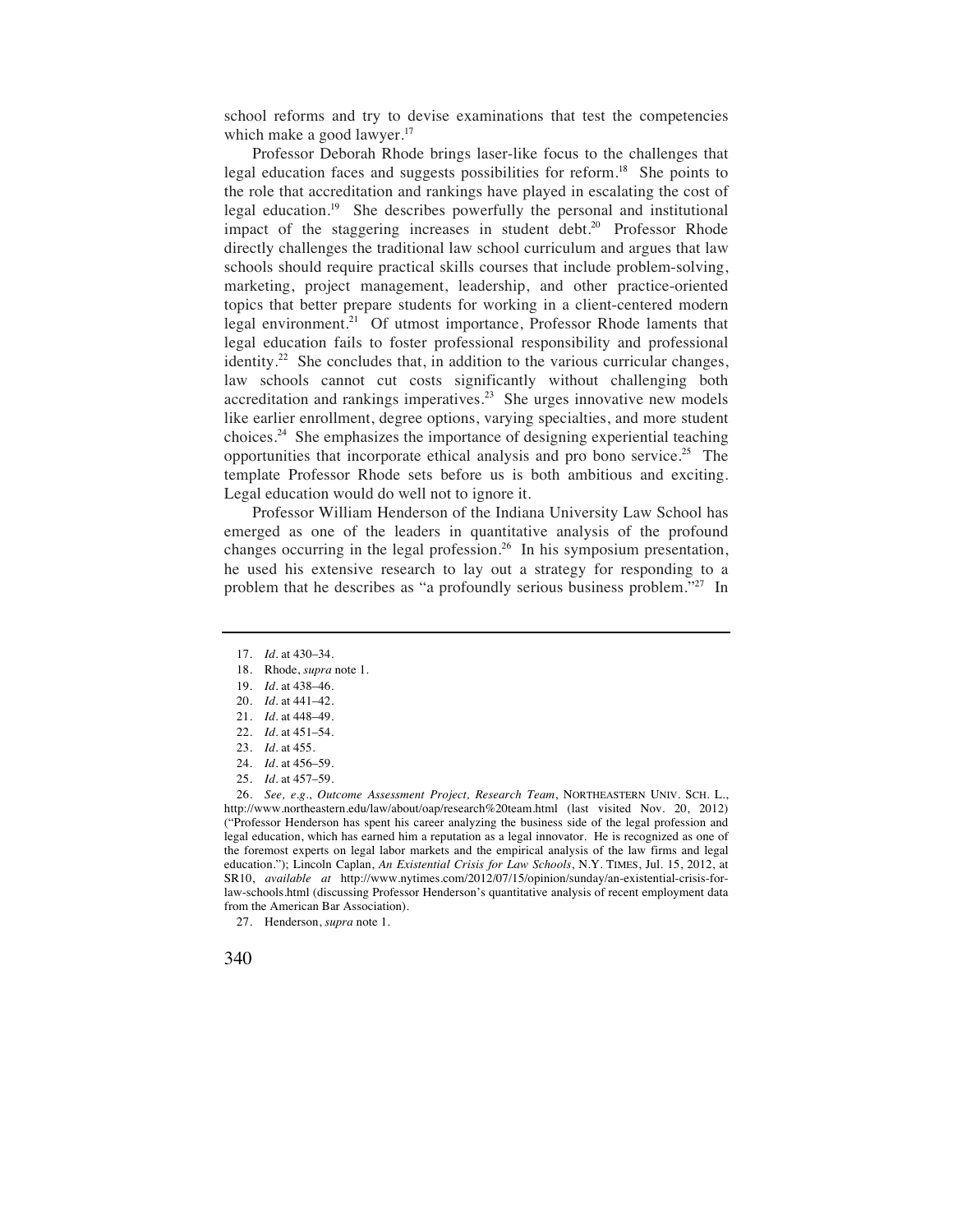analyzing the structural shift in the U.S. legal profession, he urges legal education to take a long-term strategic approach to the stifling trio of dwindling law school applicants, high debt levels, and diminished traditional employment opportunities.<sup>28</sup> He stresses the importance of taking into account the greatly changed landscape of providing legal services, in large measure driven by the information revolution.<sup>29</sup> Professor Henderson warns that law professors must understand the changes in the legal profession and engage with lawyers and legal entrepreneurs with the goal of designing a competency-based curriculum that builds effective lawyers.30 Characteristically, he takes a quantitative approach to the change, arguing that twelve percent of the curriculum could be changed and make a significant difference in the lawyer-effectiveness of students.<sup>31</sup> Twelve percent is a realistic challenge to set before legal academia.

Finally, in her moving personal account, Patricia Oliver, Director of Christian Legal Aid of Los Angeles, sets before us the ideal of "Justice for All," the compelling motivator and the aspirational goal of all lawyers and judges.32 Ms. Oliver points out the vast need for legal services among the American public and the inadequacy of current models to meet these needs.<sup>33</sup> In representing lawyers as philanthropists, she suggests an "urgent care," mass-produced approach that would reach more people, serve more needs, and be more integrated and efficient.<sup>34</sup> Finally, she challenges us to consider what "justice" means—returning us to the themes that Justice Louis Brandeis espoused at another important time of change in the legal profession.35 Ms. Oliver clearly beckons law students and lawyers to rethink their own roles in, and the structures for, delivering legal services more broadly to give meaning to "justice for all."

What a challenging and thoughtful array of scholars this symposium attracted! We are grateful to each of them and honored by their participation. May this symposium be a valuable and action-inspiring motivator for legal educators to consider the challenges that lay before them. In characteristic style, lawyers must solve problems. Legal education has a problem. Together we will solve it.

 <sup>28.</sup> *Id.* at 461–64.

 <sup>29.</sup> *Id.* at 479–90.

 <sup>30.</sup> *Id.* at 490–503.

 <sup>31.</sup> *Id.* at 503–07.

 <sup>32.</sup> Oliver, *supra* note 1.

 <sup>33.</sup> *Id.* at 517.

 <sup>34.</sup> *Id.* at 520–23.

 <sup>35.</sup> *Id.* at 528–31.